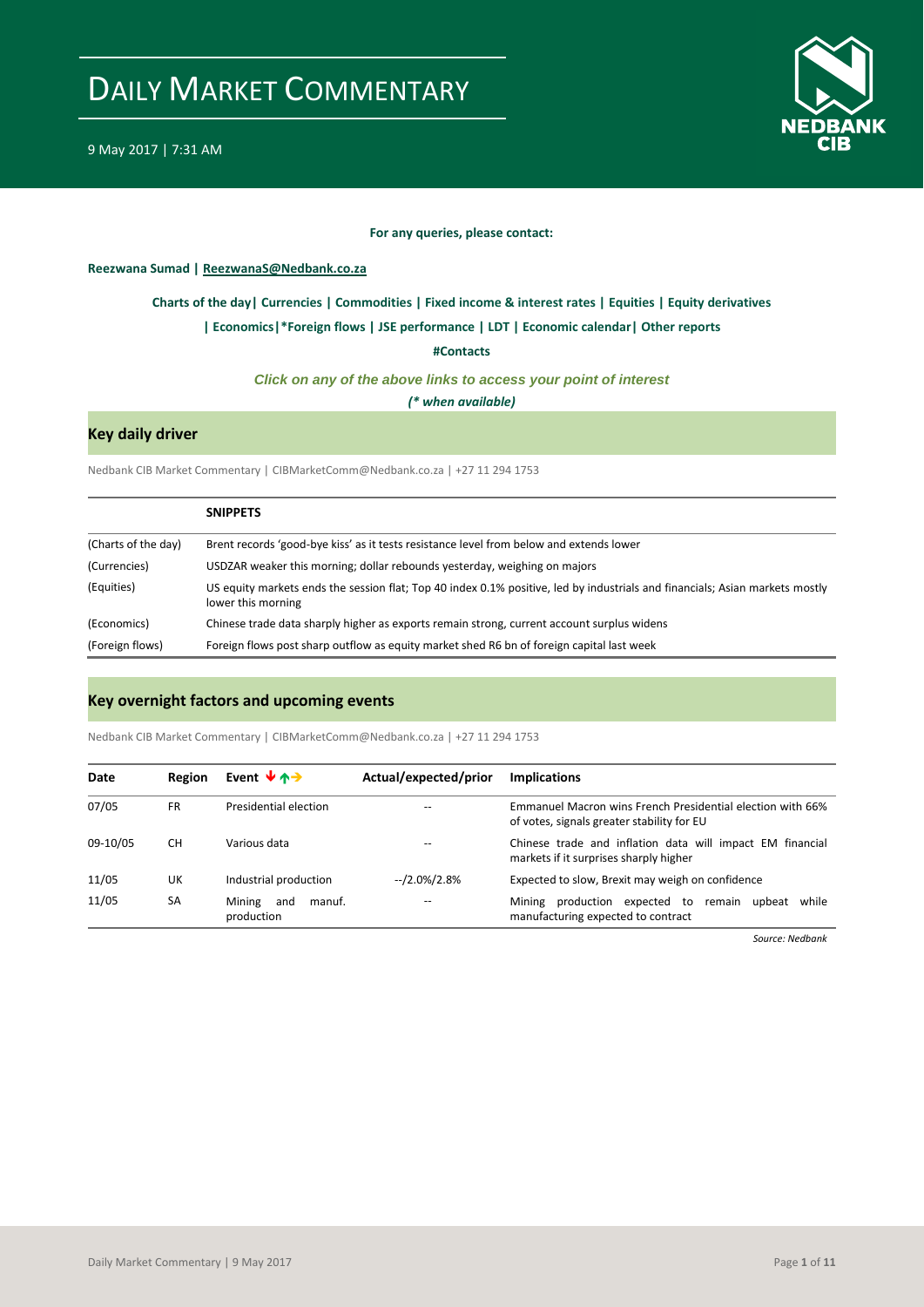

# <span id="page-1-0"></span>**Charts of the day** [back to top](#page-0-0) back to top

Nedbank CIB Market Commentary | CIBMarketComm@Nedbank.co.za | +27 11 294 1753

- Brent has tested the rising wedge formation from below, before declining sharply, breaking below the \$50/bbl. key technical level. In the near term, Brent is predisposed to some downside risk towards the \$45/bbl. mark. Hedge funds have significantly reduced net-long positions on Brent over the last week, to the lowest in 5 months according to Bloomberg. Concerns over rising US inventories, elevated rig counts, any slowdown in Chinese consumption of oil and any disappointment from OPEC stabilisation efforts are fuelling bearish bets on the oil price.
- While the \$45/bbl. level may hold in the near term, we maintain the view that the oil market remains stuck in a glut. As a case-in-point, when OPEC announced production cuts in mid-2016, the oil price rose by a mere \$15/bbl. from \$42/bbl. Today, even with on-going OPEC production cuts, the Brent price is currently at \$49/bbl. This highlights the limited effectiveness that OPEC has on global supplies, when the US shale oil producers counters any decline in OEPC market share by raising production of oil in its own market. Hence we believe that the oil price is predisposed to downside risk over the medium to longer term, with interim periods of overshoot, as we had seen over the past year on the back of OPEC commentary.
- Due to the slump in the oil price the CAD, as well as other commodity-based currencies, have come under significant pressures lately. Speculators have raised their short positions on the CAD to the highest level ever, indicative of the bearish bets on the CAD as well as on oil itself. The CAD is the worst performing currency for the YTD and will likely track fluctuations in the oil price quite closely in the near term.
- While world oil rig activity has slowed recently, US rig activity has continued higher this will likely keep global rig activity at elevated levels. US inventories have declined in April, but has just started to rise, threatening to further raise global production. This will add further bearish bias to the oil price over the medium term.



# **CAD and other commodity currencies face sell-off in the face**

**Global rig count remains high, raising production and stockpiles**



*Source: Bloomberg, Nedbank*



*Source: Bloomberg, Nedbank*



*Source: Bloomberg, Nedbank*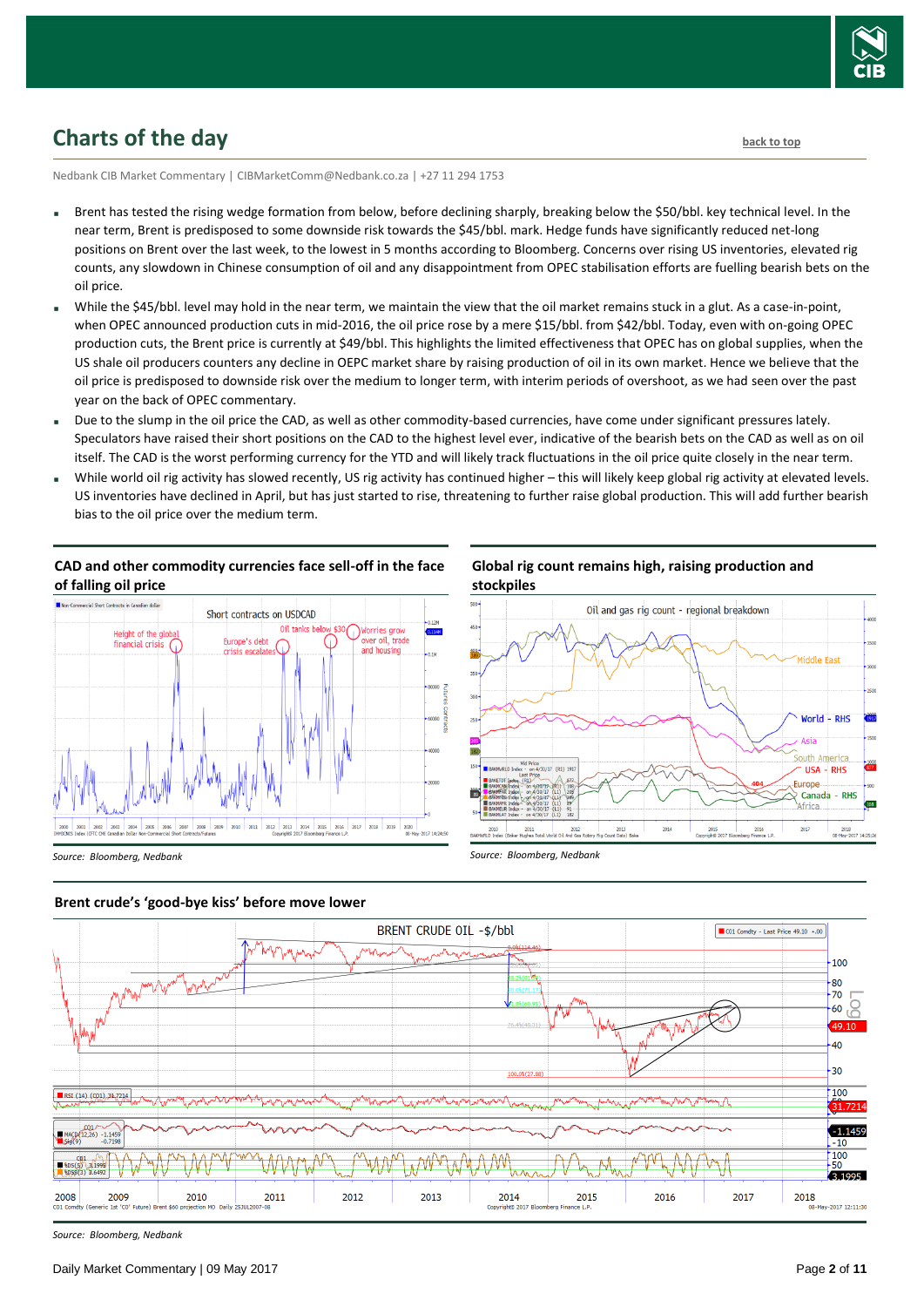

# <span id="page-2-0"></span>**Currencies [back to top](#page-0-0)**

Business Banking FX | +27 11 535 4003 | Corporate FX | +2711 535 4002 | Institutional FX | +2711 535 4005

- The new week opened with the rand trading below the 13.5000 level, although there were initially local dollar sellers around, sustained demand for dollars from across the board saw the local unit trade steadily weaker on the day and by the time of the local close the rand was trading at 13.6100. In the overnight session some further weakness, but we open this morning trading at 13.6400, EURZAR is trading at 14.9110 and GBPZAR at 17.6635.
- International markets which saw EURUSD trade to above the 1.1000 level in the wake of the French elections , saw euro sellers dominate on the day , and by the time of the close of the local session EURUSD was trading at 1.0927 , currently trading unchanged from that level. After the recent sell off in gold, it traded only marginally weaker on the day, currently at 1227.30.
- Data releases scheduled for today, locally we have unemployment and the new Finance minister is scheduled to appear before Parliaments finance committee, from Germany we have industrial production, trade and current account data. From the U.S Jolt job openings and wholesale inventories.
- The price action in the rand yesterday appears to have been reflective of the prevailing sentiment in both commodity and emerging market complexes, on the back of these the local unit has traded steadily weaker and although we are currently trading close to a technically significant level around 13.6500, a further test on the upside appears likely.

| $\frac{1}{2}$ cooler to a distribution of the state to any 2010000 to |            |                        |                             |                           |                       |                     |  |  |
|-----------------------------------------------------------------------|------------|------------------------|-----------------------------|---------------------------|-----------------------|---------------------|--|--|
| <b>Majors</b>                                                         | Last price | $\%$ $\Delta$<br>$-1d$ | $\% \Delta$<br><b>MTD</b>   | $\% \Delta$<br><b>YTD</b> | <b>Month</b><br>trend | <b>USD</b> trend    |  |  |
| <b>GBPUSD</b>                                                         | 1.29       | 0.09                   | $-0.02$                     | 4.94                      | ⊕                     | USD strength        |  |  |
| <b>EURUSD</b>                                                         | 1.09       | $-0.06$                | 0.28                        | 3.88                      | ⇑                     | USD weakness        |  |  |
| <b>USDJPY</b>                                                         | 113.35     | 0.32                   | 1.67                        | $-3.09$                   | ✿                     | USD strength        |  |  |
| <b>USDAUD</b>                                                         | 1.36       | 0.44                   | 1.83                        | $-2.08$                   | ♠                     | USD strength        |  |  |
| <b>Rand crosses</b>                                                   | Last price | $\%$ $\Delta$<br>$-1d$ | $\%$ $\Delta$<br><b>MTD</b> | $\% \Delta$<br><b>YTD</b> | <b>Month</b><br>trend | <b>ZAR</b> trend    |  |  |
| <b>USDZAR</b>                                                         | 13.63      | 0.01                   | 1.95                        | $-0.80$                   | ⇑                     | ZAR weakness        |  |  |
| <b>GBPZAR</b>                                                         | 17.65      | 0.09                   | 1.92                        | 4.16                      | ⇮                     | <b>ZAR weakness</b> |  |  |
| <b>EURZAR</b>                                                         | 14.89      | $-0.08$                | 2.23                        | 3.03                      | ♠                     | ZAR weakness        |  |  |
| <b>AUDZAR</b>                                                         | 10.02      | $-0.27$                | 0.13                        | 1.23                      | ⇑                     | ZAR weakness        |  |  |
| ZARJPY                                                                | 8.32       | 0.32                   | $-0.27$                     | $-2.51$                   | ⊕                     | ZAR weakness        |  |  |
|                                                                       |            | $% \Delta$             | $\% \Delta$                 | $\% \Delta$               | <b>Month</b>          | <b>ZAR</b> trend    |  |  |
| <b>African FX</b>                                                     | Last price | $-1d$                  | <b>MTD</b>                  | <b>YTD</b>                | trend                 |                     |  |  |
| ZARMWK (Malaw ian kw acha)                                            | 53.26      | $-0.04$                | $-1.93$                     | 0.52                      | ⊕                     | ZAR weakness        |  |  |
| ZARBWP (Botsw ana pula)                                               | 0.77       | 0.31                   | $-0.83$                     | $-0.68$                   | ⊕                     | ZAR weakness        |  |  |
| ZARKES (Kenyan shilling)                                              | 7.57       | $-0.00$                | $-1.88$                     | 1.47                      | ⊕                     | ZAR weakness        |  |  |
| ZARMUR (Mauritian rupee)                                              | 2.55       | 0.28                   | $-2.07$                     | $-2.86$                   | ⊕                     | ZAR weakness        |  |  |
| ZARNGN (Nigerian naira)                                               | 23.06      | $-0.00$                | $-1.73$                     | 0.54                      | ⊕                     | ZAR weakness        |  |  |
| ZARGHS (Ghanian cedi)                                                 | 0.31       | $-2.51$                | $-0.57$                     | 0.39                      | ⊕                     | ZAR weakness        |  |  |
| ZARZMW (Zambian kw acha)                                              | 0.68       | 0.24                   | $-2.41$                     | $-6.11$                   | ⊕                     | ZAR weakness        |  |  |
| ZARMZN (Mozambican metical)                                           | 4.70       | $-0.78$                | $-2.38$                     | $-9.94$                   | ⊕                     | ZAR weakness        |  |  |
| Source: Bloomberg & Nedbank CIB                                       | Time       |                        | 2017/05/09 07:25            |                           |                       |                     |  |  |

Possible trading range in the rand today 13.5000 to 13.8000

*\*Please note that the sign on the % change reflects the change on the headline number. The narrative indicates the trend direction over the month. For trade in any of these currencies, contact our FX dealing desks*



#### **EUR/USD**

*Source: Bloomberg, Nedbank*



*Source: Bloomberg, Nedbank*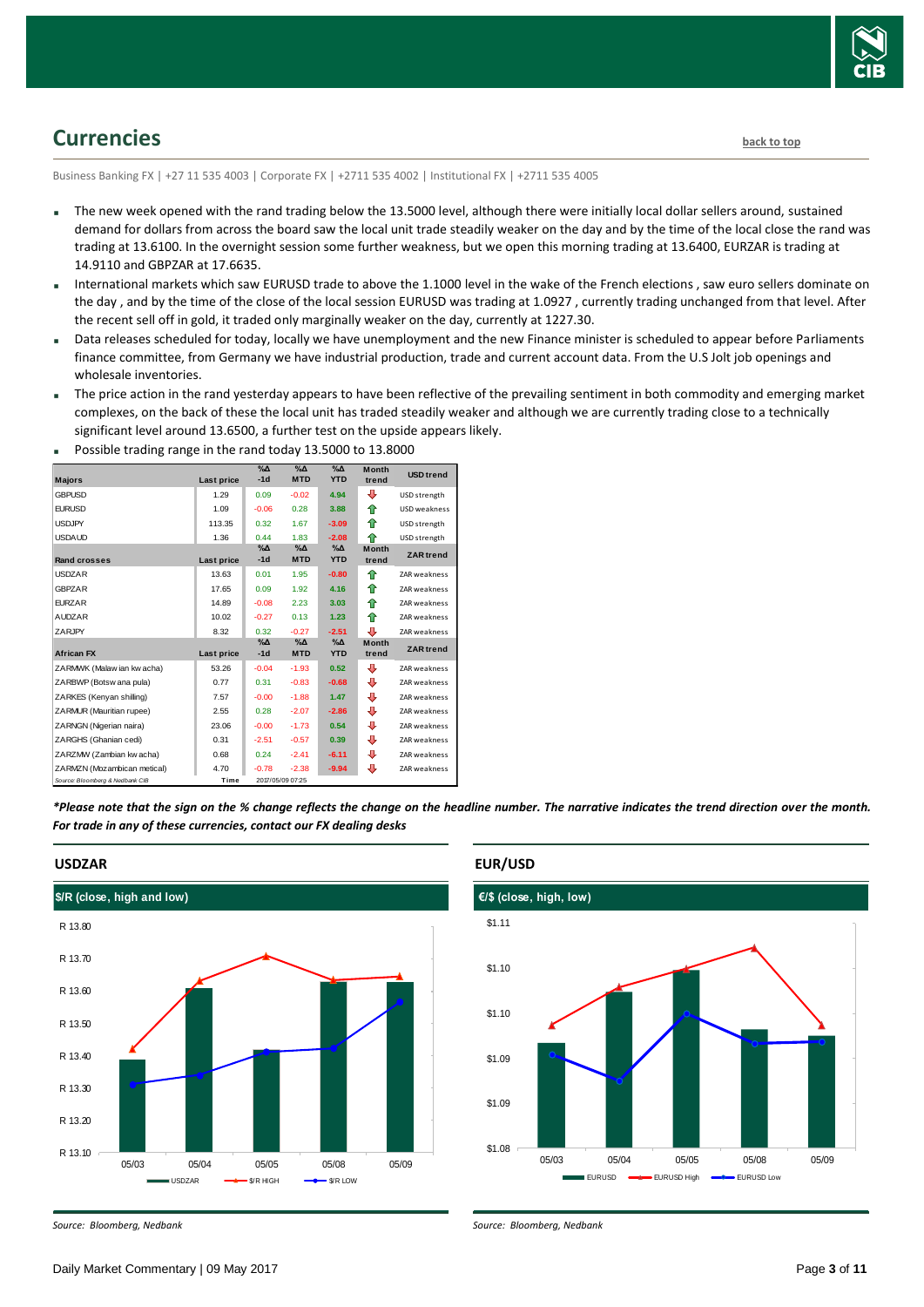

## <span id="page-3-0"></span>**Commodities [back to top](#page-0-0)**

Nedbank CIB Market Commentary | CIBMarketComm@Nedbank.co.za | +27 11 294 1753| +27 11 535 4038

- The gold price slid by a further \$10/oz. yesterday, and will likely move to test the \$1200/oz. level over the near term. A lack of safe haven demand and limited prospects for bargain buying is weighing on gold, which has also seen some profit taking after an earlier rally.
- Oil stabilised below the \$50/bbl. after a sharp decline last week. While the oil price is predisposed to further downside risks in the medium term, given the extent of the selloff recently, the \$45/bbl. mark is likely to hold in the near term.

| <b>Commodities</b>              | Last price | %Δ<br>$-1d$ | %Δ<br><b>MTD</b> | %Δ<br><b>YTD</b> | <b>Month</b><br>trend |
|---------------------------------|------------|-------------|------------------|------------------|-----------------------|
| Brent near future (\$)          | 49.40      | 0.12        | $-4.50$          | $-13.06$         | ⊕                     |
| WTI crude (\$)                  | 46.47      | 0.09        | $-5.80$          | $-13.50$         | ⊕                     |
| Gold spot (\$)                  | 1 226.08   | $-0.09$     | $-3.33$          | 6.85             | ⊕                     |
| Platinum spot (\$)              | 915.17     | $-0.36$     | $-3.28$          | 1.34             | ⇩                     |
| SA w hite maize spot (R)        | 1943.00    | 0.41        | 1.52             | $-45.14$         | ⇑                     |
| Source: Bloomberg & Nedbank CIB | Time       |             | 2017/05/09 07:25 |                  |                       |

#### **Platinum vs Gold**



#### **Brent Crude vs West Texas Intermediate**



*Source: Bloomberg*

*Source: Bloomberg*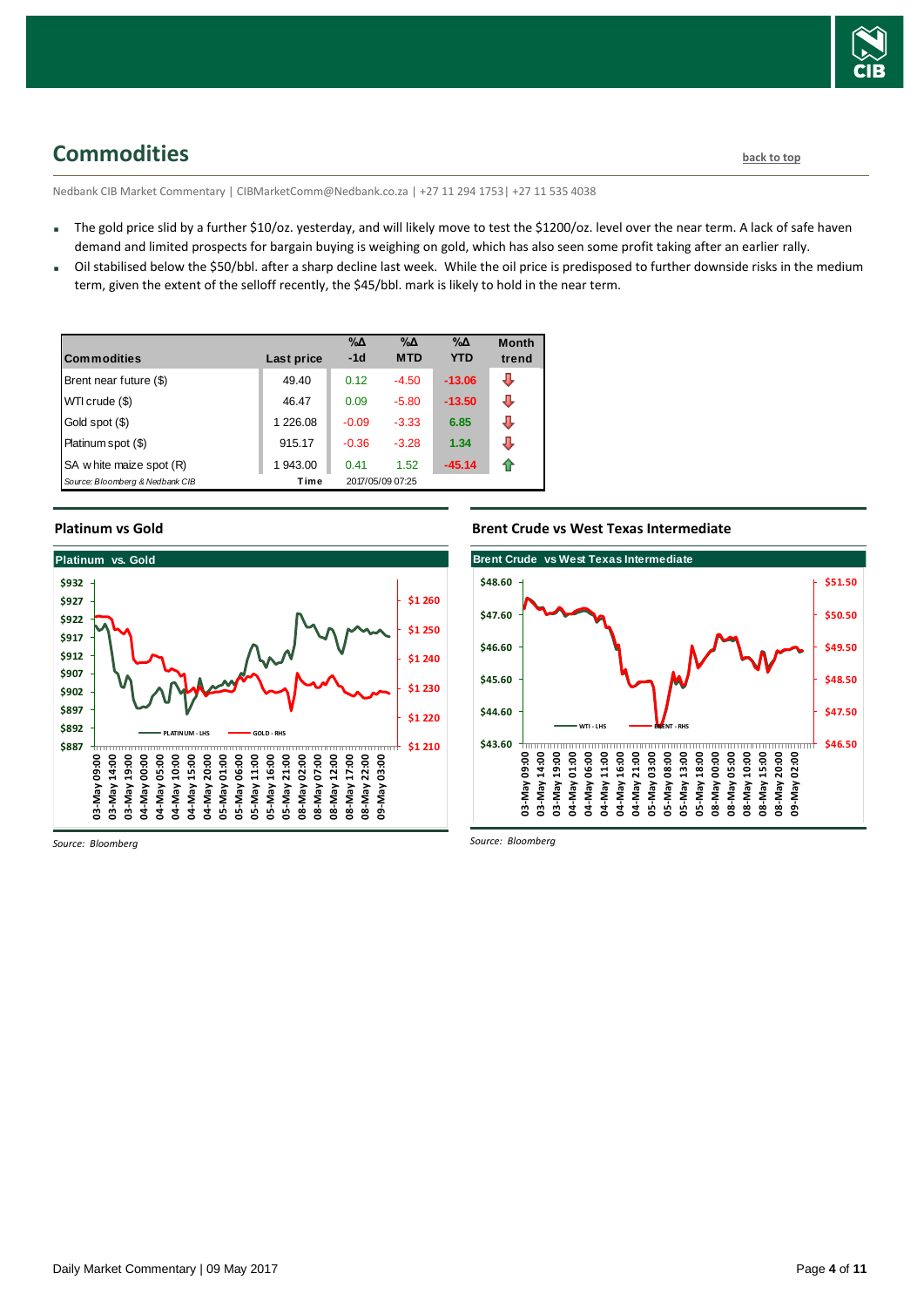

# <span id="page-4-0"></span>**Fixed income and interest rates back to the line of the set of the set of the set of the set of the set of the set of the set of the set of the set of the set of the set of the set of the set of the set of the set of th**

Bond flow sales |+2711 535 4021 | Corporate Money Markets | +2711 535 4007 | Business Bank Money Markets | +2711 535 4006

| <b>Bonds</b>                    | Last price         | Δ<br>1 <sub>d</sub> | Δ<br><b>MTD</b>  | Δ<br><b>YTD</b> | <b>Month</b><br>trend |
|---------------------------------|--------------------|---------------------|------------------|-----------------|-----------------------|
|                                 | $\%$               | bps                 | bps              | bps             |                       |
| R203-0.4 yrs                    | 7.43               | $-0.90$             | $-1.60$          | $-27.70$        | ⊕                     |
| R208-3.9 yrs                    | 7.72               | 0.60                | 3.50             | $-56.30$        | ⇑                     |
| R186-9.6 yrs                    | 8.73               | 0.70                | 4.10             | $-18.10$        | ⇑                     |
| R2048-30.8 yrs                  | 9.70               | 0.70                | 4.60             | 8.30            | ⇑                     |
| <b>US 10 vr</b>                 | 2.38               | $-0.66$             | 10.04            | $-6.36$         | 合                     |
| <b>UK 10 yr</b>                 | 1.15               | 2.69                | 5.71             | $-7.43$         | ⇑                     |
| German 10 yr                    | 0.42               | 0.00                | 31.86            | 138.86          | ⇑                     |
| Japan 10 yr                     | 0.03               | 22.22               | 83.33            | $-28.26$        | ♠                     |
|                                 |                    | Δ<br>1 <sub>d</sub> | Δ<br><b>MTD</b>  | Δ<br><b>YTD</b> | <b>Month</b>          |
| <b>Money Market</b>             | Last price<br>$\%$ | bps                 | bps              | bps             | trend                 |
| SA repo rate                    | 7.00               | 0.00                | 0.00             | 0.00            | ⇛                     |
| SA prime rate                   | 10.50              | 0.00                | 0.00             | 0.00            |                       |
| SA CPI (MTD = previous month)   | 6.10               |                     | $-20.00$         |                 | ⊕                     |
| SA 3m JIBAR                     | 7.34               | 0.00                | 0.00             | $-1.60$         |                       |
| SA 3m NCD                       | 7.35               | 2.50                | 2.50             | $-2.50$         | ⇑                     |
| SA 6m NCD                       | 7.90               | 2.50                | 0.00             | $-7.50$         |                       |
| SA 12m NCD                      | 8.30               | 0.00                | 0.00             | $-15.00$        | ⇨                     |
| US 3m LIBOR                     | 1.18               | 0.42                | 1.22             | 18.67           | ✿                     |
| UK 3m LIBOR                     | 0.32               | $-0.16$             | $-0.56$          | $-4.70$         | ⊕                     |
| Japan 3m LIBOR                  | $-0.01$            | 0.53                | 0.07             | 5.03            | ♠                     |
| Source: Bloomberg & Nedbank CIB | Time               |                     | 2017/05/09 07:25 |                 |                       |

| Month  |                                  |                    | Δ<br>1 <sub>d</sub> | Δ<br><b>MTD</b> | Δ<br><b>YTD</b> | <b>Month</b> |
|--------|----------------------------------|--------------------|---------------------|-----------------|-----------------|--------------|
| trend  | <b>FRAs and Swaps</b>            | Last price<br>$\%$ | bps                 | bps             | bps             | trend        |
|        | 3X6 FRA                          | 7.27               | 0.00                | 3.00            | $-12.00$        |              |
| ⊕      |                                  |                    |                     |                 |                 | ⇑            |
| 合      | 6X9 FRA                          | 7.18               | 1.00                | 2.00            | $-24.00$        | ⇮            |
| ⇮      | 9X12 FRA                         | 7.10               | 0.50                | 2.50            | $-35.50$        | 合            |
| 合      | <b>18X21 FRA</b>                 | 7.17               | 3.00                | 3.00            | $-36.00$        | 合            |
| 合      | SA 2yr Sw ap                     | 7.19               | 1.30                | 2.60            | $-27.10$        | 合            |
| ⇮      | SA 3yr Swap                      | 7.27               | 0.80                | 1.10            | $-28.60$        | 合            |
| 合      | SA 5yr Swap                      | 7.53               | 0.25                | 2.00            | $-28.10$        | ⇑            |
| 合      | SA 10yr Swap                     | 8.03               | 0.00                | 3.50            | $-31.50$        | 合            |
| Month  | SA 15yr Swap                     | 8.22               | 0.00                | 3.50            | $-26.50$        | 合            |
| trend  |                                  |                    | Δ                   | Δ               | Δ               | <b>Month</b> |
|        |                                  |                    |                     |                 |                 |              |
|        | <b>Spreads</b>                   | Last price         | 1 <sub>d</sub>      | <b>MTD</b>      | <b>YTD</b>      | trend        |
| ⇛      |                                  | $\frac{9}{6}$      | bps                 | bps             | bps             |              |
| ⇛      | 2v10v                            | $-0.84$            | 1.30                | $-0.90$         | 4.40            | ⊕            |
| ⊕      | 3v10v                            | $-0.77$            | 0.80                | $-2.40$         | 2.90            | ⊕            |
| ⇛      | R186-R203                        | 1.29               | 1.60                | 5.70            | 9.60            | 合            |
| 合      | R2048-R186                       | 0.98               | 0.00                | 0.50            | 26.40           | 合            |
| ⇛      | 5y-R186                          | $-1.19$            | $-0.45$             | $-2.10$         | $-10.00$        | ₽            |
| ⇛      | 10y-R186                         | $-0.69$            | $-0.70$             | $-0.60$         | $-13.40$        | ⊕            |
|        | 15y-R186                         | $-0.50$            | $-0.70$             | $-0.60$         | $-8.40$         | ⊕            |
| ⇑<br>⊕ | SA 5yr CDS spread - basis points | 195.67             | 2.08                | 5.33            | $-21.33$        | ⇮            |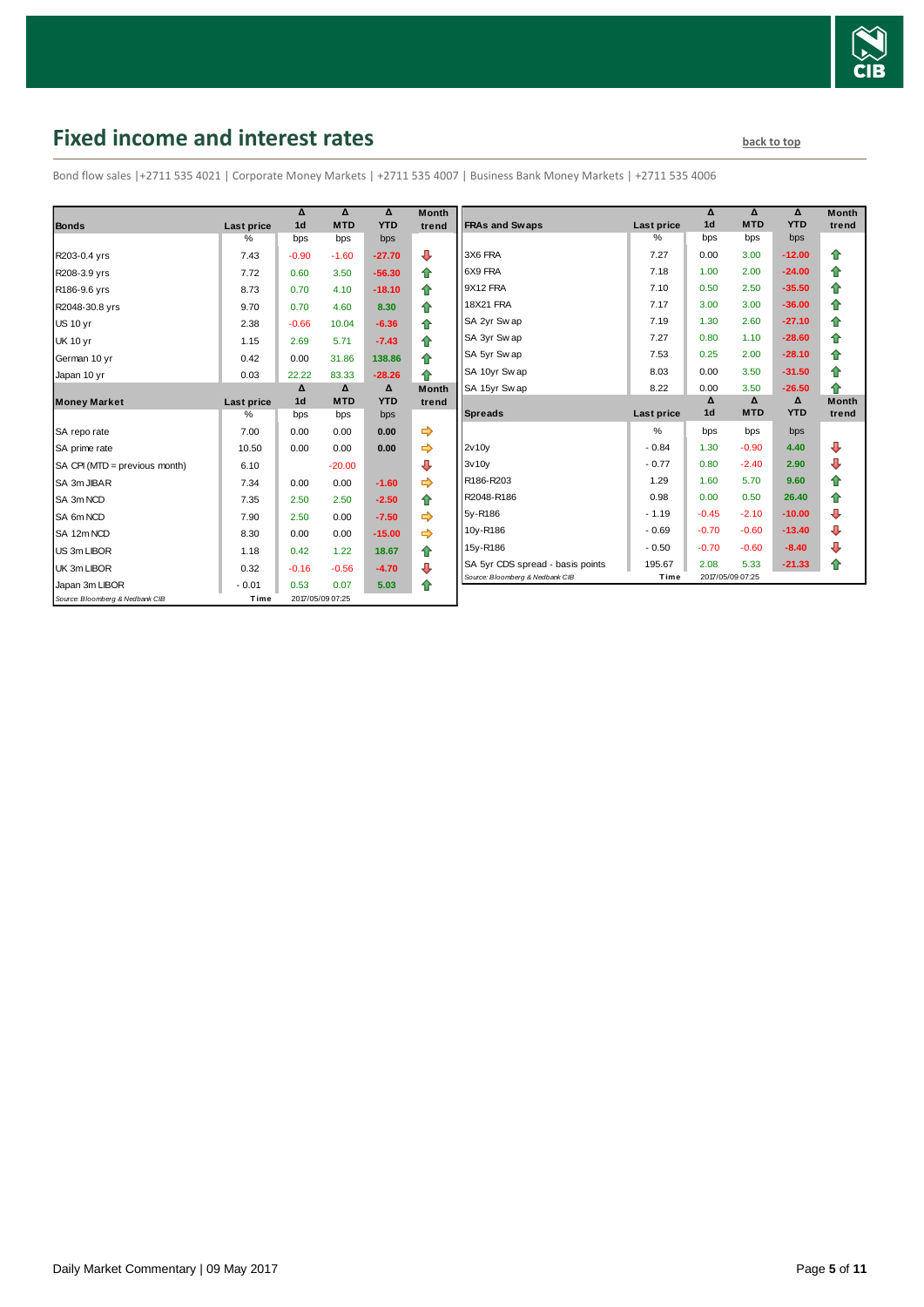

# <span id="page-5-0"></span>**Equities [back to top](#page-0-0)**

Cash equities | +2711 535 4030/31

#### **South Africa**

The Top40 fluctuated around the unchanged mark and closed up +0.14% in a lacklustre trading day. The indexes were mixed as financials (+0.95%) and industrials (+0.27%) gained while resources (-0.86%) fell. Redefine released interim results which showed slight improvement and the stock rose +0.8%. Anglo Gold was drilled -1.8% after a poor 1Q results especially from the local operations. Tsogo Sun released a trading statement showing they expect EPS to be 40% higher than the previous period. The value traded was R15 billion and the rand was hovering around 13.56 to the US dollar at the close.

#### **UK/Europe**

European markets closed Monday's trading session in the red, the FTSE inched lower by -0.1%, the Dax slid -0.3% and the Cac shred -0.8%. Macron' victory in the French presidential election was priced in and the weakness on the day was due to profit taking after reaching 21 week highs on Friday and weak commodity prices dragging energy and miners lower. In economic news, Eurozone investors' confidence rose while Germany factory orders grew at a slower pace.

#### **USA**

 US markets closed a lacklustre trading session with marginal gains with volumes substantially below the average. The Dow, Nasdaq and S&P500 all gained less than a tenth of a percent, with these moves the Nasdaq and S&P500 still managed to close at record highs. In company news, Tyson foods retreated after weaker than expected 2Q results and chipmaker Micron technology fell after Goldman Sacks downgraded them. On the up, Newell Brands jumped after 1Q results beat analysts' expectations and they raised their full year guidance.

#### **Asia**

 Asian stock markets are trading mixed this morning taking the cue from a flat close on Wall Street. The Australian ASX200 is losing-0.4% as weak commodity prices are hurting resources and banks are down after Commonwealth bank results disappointed. BHP Billiton and South 32 are up +0.7% and +0.9% respectively. The Japanese market is lower despite a weak yen, profit taking overpowered the yen's weakness after gains in the previous session. Markets in South Korea are closed for a presidential election. Tencent is currently up +1% in Hong Kong this morning.

|                                 |            | $\Delta_0$<br>$-1d$ | $\Delta_0$<br><b>MTD</b> | $\Delta_0$<br><b>YTD</b> | <b>Month</b><br>trend |
|---------------------------------|------------|---------------------|--------------------------|--------------------------|-----------------------|
| <b>Developed Markets</b>        | Last price |                     |                          |                          |                       |
| Dow Jones                       | 21 012.28  | 0.03                | 0.34                     | 6.32                     | ⇑                     |
| Nasdag                          | 6 102.66   | 0.03                | 0.91                     | 13.37                    | ⇮                     |
| S&P 500                         | 2 399.38   | 0.00                | 0.64                     | 7.17                     | ⇮                     |
| DJ Eurostoxx 50                 | 3448.26    | $-0.58$             | $-3.13$                  | 4.79                     | ⊕                     |
| <b>DAX</b>                      | 12 694.55  | $-0.18$             | 2.06                     | 10.57                    | ✿                     |
| CAC                             | 5 382.95   | $-0.91$             | 2.20                     | 10.71                    | 合                     |
| <b>FTSE</b>                     | 7 300.86   | 0.05                | 1.35                     | 2.21                     | ⇑                     |
| ASX200                          | 5 841.70   | $-0.50$             | $-1.39$                  | 3.10                     | ⊕                     |
| Nikkei 225                      | 19 887.27  | $-0.04$             | 3.60                     | 4.04                     | ⇮                     |
| <b>MSCI World</b>               | 1897.32    | 0.03                | 1.01                     | 8.34                     | ♠                     |
|                                 |            | %Δ                  | %∆                       | %Δ                       | <b>Month</b>          |
| <b>Emerging Markets</b>         | Last price | $-1d$               | <b>MTD</b>               | <b>YTD</b>               | trend                 |
| Hang Seng                       | 24 671.83  | 0.38                | 2.32                     | 12.14                    | ♠                     |
| Shanghai                        | 3078.08    | $-0.02$             | $-4.48$                  | $-0.82$                  | ⊕                     |
| Brazil Bovespa                  | 65 526.04  | $-0.28$             | 0.83                     | 8.80                     | 合                     |
| India - NSE                     | 29 947.40  | 0.07                | 1.10                     | 12.47                    | ⇑                     |
| Russia Micex                    | 2 002.41   | 0.18                | 0.33                     | $-10.32$                 | 合                     |
| <b>MSCI</b> Emerging            | 985.11     | 0.70                | 2.79                     | 14.25                    | ⇑                     |
|                                 |            | %Δ                  | %Д                       | %Δ                       | <b>Month</b>          |
| <b>SA Indices</b>               | Last price | $-1d$               | <b>MTD</b>               | <b>YTD</b>               | trend                 |
| <b>JSE All Share</b>            | 53 696.37  | 0.22                | 3.15                     | 6.01                     | ♠                     |
| Top 40                          | 47 076.82  | 0.14                | 4.23                     | 7.23                     | ⇮                     |
| Resi 10                         | 31 496.13  | $-0.86$             | $-2.56$                  | $-1.91$                  | ⊕                     |
| Indi 25                         | 73 124.07  | 0.27                | 6.98                     | 13.75                    | ✿                     |
| Fini 15                         | 14 986.10  | 0.95                | 2.76                     | $-0.61$                  | ♠                     |
| Source: Bloomberg & Nedbank CIB | Time       |                     | 2017/05/09 07:25         |                          |                       |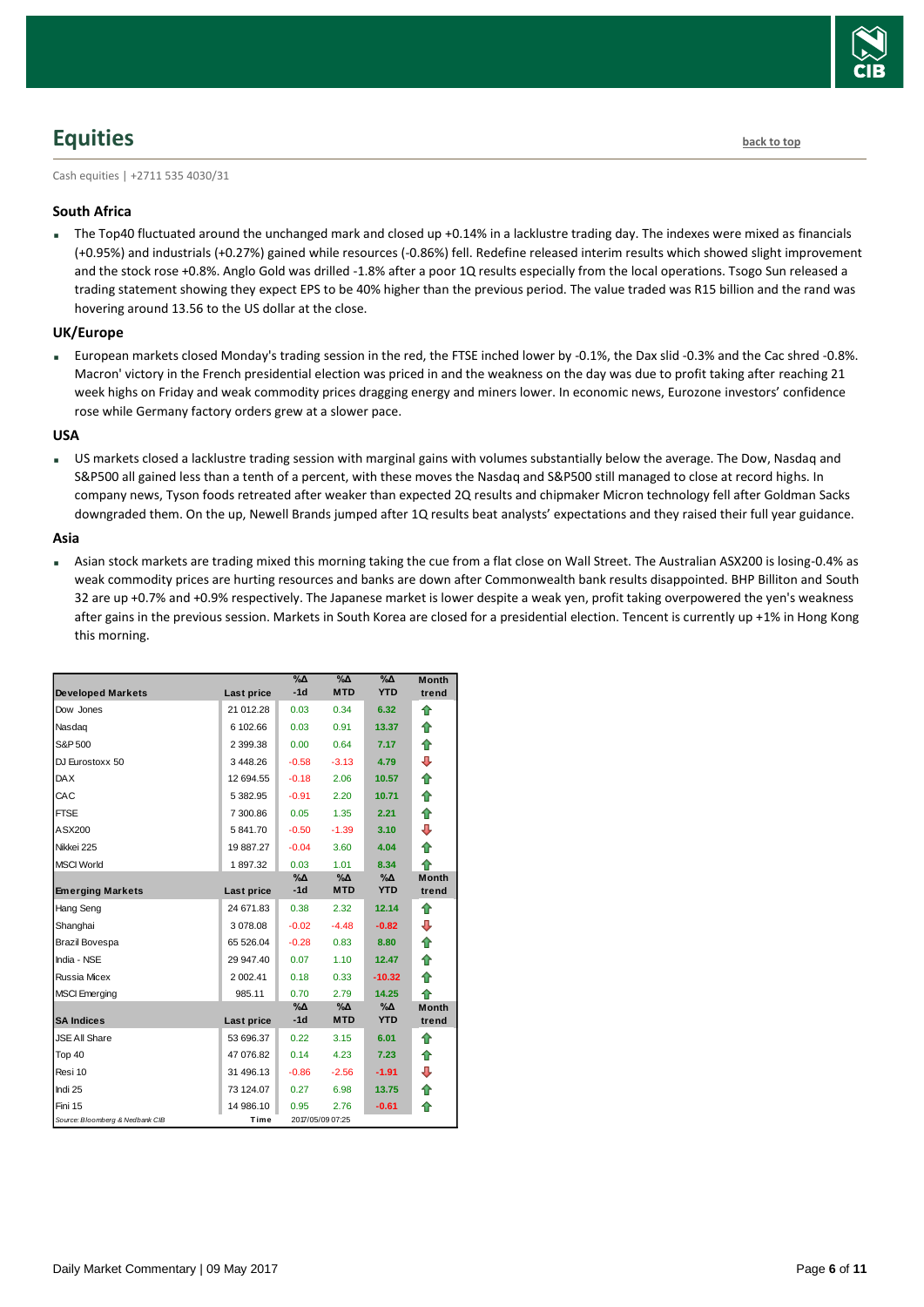

## <span id="page-6-0"></span>**Economics [back to top](#page-0-0)**

Nedbank CIB Market Commentary | CIBMarketComm@Nedbank.co.za | +27 11 294 1753

#### **China**

- The Chinese trade surplus widened to \$38.05 billion in April, from \$23.92 billion previously, better than expectations of \$35.20 billion. The growth in exports remained strong, but eased to 8% y/y (16.4% prev), as exports to the US and Canada eased sharply, while exports to Hong Kong slumped.
- Growth in imports also eased to 11.9% y/y in April, from 20.3% previously. Imports from France and most Asian countries contracted.
- The US is by far the biggest export partner to China (18.3% of all exports), followed by the EU (15.9%). As global growth picks up, we may see Chinese exports being propped up by these two regions.
- As a result of the better trade data, the Chinese Current account surplus widened to \$19 billion in Q1, from \$11.8 billion in the previous quarter. The decline in primary incomes eased, while the services deficit narrowed.

**Synopsis: The PBOC will likely keep monetary loose, however further capital controls are likely in order to stem the outflow of capital, by adjusting the lending rate and the medium term lending facility. Growth is expected to slow gradually over the medium term, while inflation is still below the 3% target, hence the impetus for loose policy over the medium term.**

### <span id="page-6-1"></span>**Foreign flows [back to top](#page-0-0)**

Nedbank CIB Market Commentary | CIBMarketComm@Nedbank.co.za | +27 11 294 1753

- Equity outflows of R6.6 billion last week was the biggest outflow in 5 weeks (or since ex-Finance minister Pravin Gordhan was recalled from London). As a result, net outflows were R4.2 billion, as the bond market saw inflows of R2.4 billion.
- Foreign flows are mired by changing sentiment, and the equities market has borne the brunt of much of the negative sentiment, whereas foreign investors have taken advantage of a rise in political uncertainty and bond yields to buy bonds at higher levels. Hence we see continued inflows into the bond market, whereas the equity market continues to shed foreign capital because of the relative riskiness of equities.
- The key concern at this stage is when these flows (bond) will start to wane, and when sentiment will start to turn, and what the catalyst of such a trend change would be. While political risks locally will impact flows periodically, a sustained trend change across EMs will emanate from global forces.
- For now, an environment of rising real yields will continue to spur yield-seeking behaviour, with support for bonds likely in the near term. There seems to be a fine line between positive and negative YTD flows, hence we are likely to see net YTD flows remain volatile.

| SA equities and bonds               | Week of 02 to 05 May 2017 | Month to 05 May 2017 | <b>Year to 05 May 2017</b> |
|-------------------------------------|---------------------------|----------------------|----------------------------|
| Foreign flows into SA equity market | $-R$ 6.591bn              | $-R6.591$            | -R 41.989bn                |
| Foreign flows into SA bond market   | R 2.395bn                 | R 2.395bn            | R 40.622bn                 |
| Total foreign flows                 | -R 4.196bn                | -R 4.196bn           | -R 1.366bn                 |

*Source : Bloomberg*

#### **Sharp outflows of capital from equity market persists**



#### **Marginal bond inflows**



*Source: Bloomberg, Nedbank*

*Source: Bloomberg, Nedbank*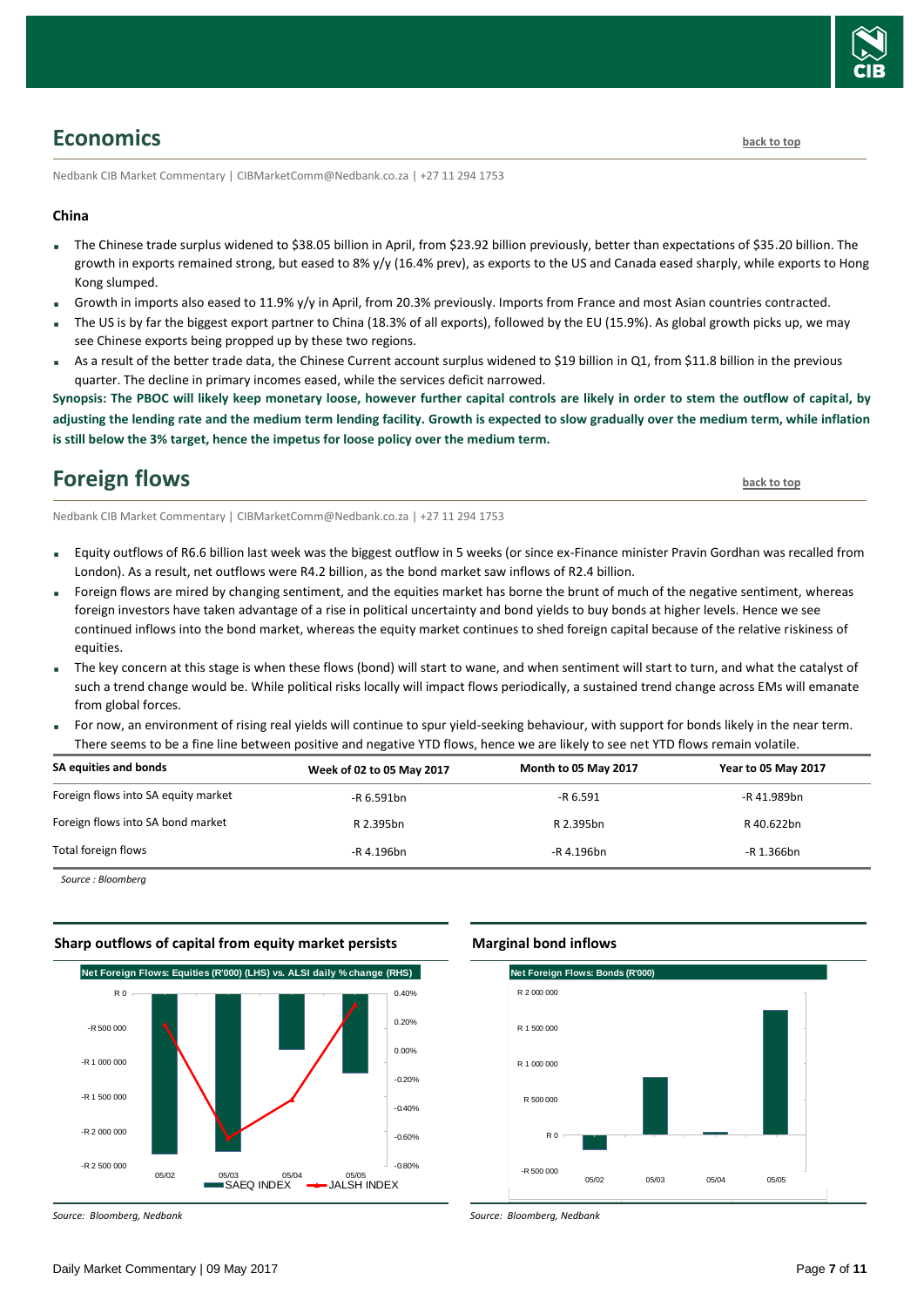

# <span id="page-7-0"></span>**JSE performance [back to top](#page-0-0)**

Nedbank CIB Market Commentary | CIBMarketComm@Nedbank.co.za | +27 11 294 1753

| <b>Top40 constituents</b>             | Last price | %Δ<br>$-1d$ | $\%$ $\Delta$<br><b>MTD</b> | %Δ<br><b>YTD</b> | <b>Month</b><br>trend |
|---------------------------------------|------------|-------------|-----------------------------|------------------|-----------------------|
| AGL: Anglo American Plc               | 177.01     | $-1.32$     | -7.77                       | $-9.27$          | ⊕                     |
| ANG: Anglogold Ashanti Ltd            | 147.70     | $-1.86$     | $-2.31$                     | $-3.20$          | ⊕                     |
| APN: Aspen Pharmacare Holdings Lt     | 277.95     | 0.66        | 0.26                        | $-1.99$          | ⇑                     |
| <b>BGA: Barclays Africa Group Ltd</b> | 147.00     | 1.80        | 0.00                        | $-12.86$         | ⇛                     |
| <b>BID: Bid Corp Ltd</b>              | 293.00     | 1.38        | 3.48                        | 19.52            | ⇑                     |
| BIL: Bhp Billiton Plc                 | 197.91     | $-0.41$     | $-2.53$                     | $-9.50$          | ⊕                     |
| BTI: British American Tobacco Plc     | 931.00     | 0.67        | 3.35                        | 19.57            | ⇑                     |
| <b>BVT: Bidvest Group Ltd</b>         | 164.49     | $-1.62$     | 3.12                        | $-9.25$          | ⇑                     |
| CFR : Financiere Richemont-Dep Rec    | 115.37     | $-0.63$     | 2.89                        | 27.14            | ⇑                     |
| DSY: Discovery Ltd                    | 132.46     | 0.35        | $-1.00$                     | 15.69            | ⇩                     |
| FFA: Fortress Income Fund Ltd-A       | 17.50      | 0.23        | $-0.17$                     | 5.61             | ⇩                     |
| FFB: Fortress Income Fund Ltd         | 33.75      | 0.15        | 0.60                        | 4.39             | ⇑                     |
| <b>FSR: Firstrand Ltd</b>             | 48.85      | 1.45        | $-2.01$                     | $-8.12$          | ⇩                     |
| GFI: Gold Fields Ltd                  | 42.87      | $-0.53$     | $-2.01$                     | $-1.65$          | ⇩                     |
| GRT : Grow thpoint Properties Ltd     | 25.65      | 0.31        | 0.12                        | $-0.93$          | ⇮                     |
| IMP: Impala Platinum Holdings Ltd     | 40.55      | $-2.05$     | $-5.59$                     | $-5.12$          | ⇩                     |
| INL: Investec Ltd                     | 101.52     | 1.50        | 1.37                        | 11.87            | ⇑                     |
| <b>INP: Investec Plc</b>              | 101.67     | 2.15        | 2.52                        | 12.03            | ⇑                     |
| <b>ITU: Intu Properties Plc</b>       | 48.21      | 2.14        | 0.90                        | 2.62             | ⇑                     |
| LHC: Life Healthcare Group Holdin     | 29.28      | 1.31        | 1.91                        | $-3.47$          | ⇑                     |
| MEI: Mediclinic International Plc     | 141.15     | 0.04        | 0.09                        | 8.58             | ⇑                     |
| MND: Mondi Ltd                        | 352.14     | $-0.56$     | 1.56                        | 25.77            | ⇑                     |
| MNP: Mondi Plc                        | 353.87     | $-0.76$     | 1.99                        | 26.96            | ⇑                     |
| MRP: Mr Price Group Ltd               | 149.50     | 1.70        | -4.84                       | $-6.30$          | ⇩                     |
| MTN: Mtn Group Ltd                    | 118.77     | 1.95        | $-6.11$                     | $-5.87$          | ⇩                     |
| NED: Nedbank Group Ltd                | 217.72     | 0.70        | $-3.43$                     | $-8.57$          | ⇩                     |
| NPN: Naspers Ltd-N Shs                | 2 608.10   | 0.16        | 2.74                        | 29.49            | ⇑                     |
| NTC: Netcare Ltd                      | 27.03      | 0.19        | 1.96                        | $-15.11$         | ⇮                     |
| OML: Old Mutual Plc                   | 33.70      | 1.35        | 0.03                        | $-2.15$          | ⇑                     |
| RDF: Redefine Properties Ltd          | 10.95      | 0.83        | $-0.45$                     | $-2.14$          | ⊕                     |
| REI: Reinet Investments Sa-Dr         | 32.10      | $-0.37$     | 3.48                        | 19.78            | ⇑                     |
| REM: Remgro Ltd                       | 217.48     | 0.62        | $-1.97$                     | $-2.50$          | ⊕                     |
| RMH: Rmb Holdings Ltd                 | 61.09      | 1.36        | $-0.41$                     | $-8.00$          | ⊕                     |
| SAP: Sappi Limited                    | 102.91     | $-0.09$     | 3.64                        | 14.41            | ✿                     |
| SBK: Standard Bank Group Ltd          | 147.00     | 0.66        | $-0.92$                     | $-3.13$          | ⊕                     |
| SHP: Shoprite Holdings Ltd            | 199.00     | -1.97       | $-5.15$                     | 16.06            | ⊕                     |
| SLM: Sanlam Ltd                       | 69.75      | 0.40        | $-1.61$                     | 10.89            | ⇩                     |
| SNH: Steinhoff International H Nv     | 69.60      | 0.36        | 2.20                        | $-2.36$          | ⇑                     |
| SOL: Sasol Ltd                        | 405.00     | $-1.17$     | $-1.22$                     | 1.53             | ⊕                     |
| TBS: Tiger Brands Ltd                 | 392.61     | 0.65        | $-2.81$                     | $-1.31$          | ⊕                     |
| TRU: Truw orths International Ltd     | 80.55      | 1.77        | $-6.91$                     | 1.10             | ⊕                     |
| VOD: Vodacom Group Ltd                | 152.45     | 0.30        | 0.82                        | 0.03             | ⇮                     |
| WHL: Woolw orths Holdings Ltd         | 71.70      | 0.49        | $-1.10$                     | 0.96             | ⊕                     |
| Source: Bloomberg & Nedbank CIB       | Time       |             | 2017/05/09 07:25            |                  |                       |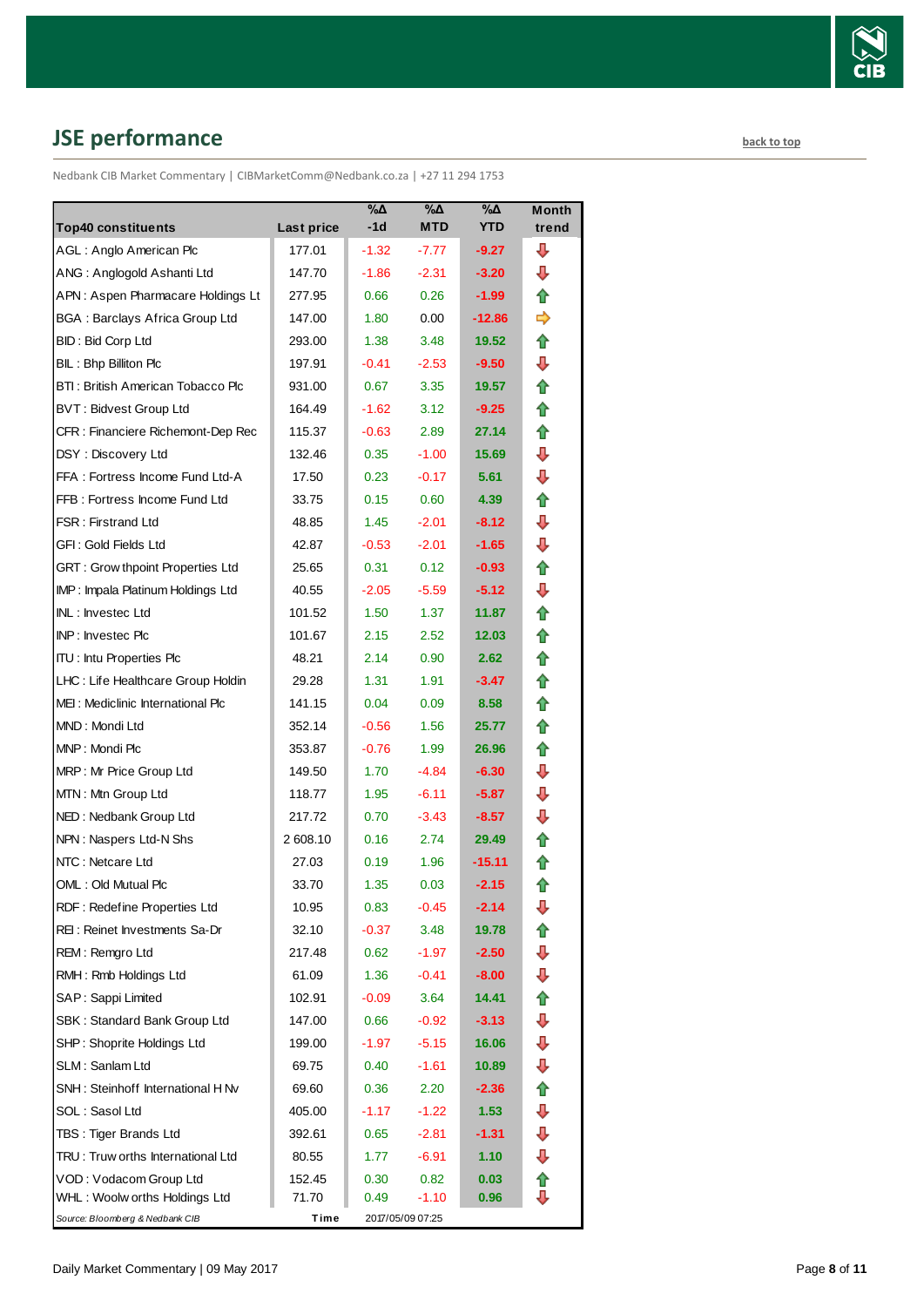

# <span id="page-8-0"></span>**Last day to trade back to the contract of the contract of the contract of the contract of the contract of the contract of the contract of the contract of the contract of the contract of the contract of the contract of t**

Susan Correia | [Scorreia@Nedbankcapital.co.za](mailto:Scorreia@Nedbankcapital.co.za) | +27 11 295 8227

| <b>Share Code</b> | Share name               | Dividend / interest rate                 |
|-------------------|--------------------------|------------------------------------------|
| 9 May 2017        |                          |                                          |
| <b>ACG</b>        | Anchor Group Ltd         | dividend $@$ 15cps                       |
| <b>ACT</b>        | Afrocentric Inv Corp Ltd | dividend $@$ 14cps                       |
| <b>ALP</b>        | Atlantic Leaf Props Ltd  | dividend $@73.53cps$                     |
| ASC               | Ascendid Health Ltd      | dividend $@11cps$                        |
| <b>GLN</b>        | Glecore plc              | share premium dividend $\omega$ 46.84cps |
| <b>KST</b>        | PSG Konsult Ltd          | dividend $@$ 10.2cps                     |
| <b>NFP</b>        | New Frontier Props Ltd   | dividend $\omega$ 61.787cps              |
| <b>NTCP</b>       | Netcare Prefs            | dividend $@$ 431.93836cps                |
| PSG               | PSG Group Ltd            | dividend $@$ 250cps                      |

*Source: JSE*

## <span id="page-8-1"></span>**Economic calendar [back to top](#page-0-0) back to top**

Nedbank CIB Market Commentary | CIBMarketComm@Nedbank.co.za | +27 11 294 1753

| <b>Time</b> | Country Event |                                      | Period | Survey                   | Actual                                              | Prior                | <b>Revised</b>    |
|-------------|---------------|--------------------------------------|--------|--------------------------|-----------------------------------------------------|----------------------|-------------------|
| 08-May      |               |                                      |        |                          |                                                     |                      |                   |
| 08:00 GE    |               | Factory Orders WDA YoY               | Mar    | 2.10%                    | 2.40%                                               | 4.60%                | 4.70%             |
| 08:00 SA    |               | <b>Gross Reserves</b>                | Apr    | \$46.18 <sub>b</sub>     | \$46.69b                                            | \$46.59 <sub>b</sub> |                   |
| 08:00 SA    |               | <b>Net Reserves</b>                  | Apr    | \$41.13 <sub>b</sub>     | \$41.73b                                            | \$41.42b             |                   |
| 10:30 EC    |               | Sentix Investor Confidence           | May    | 25.1                     | 27.4                                                | 23.9                 | $-$               |
| 16:00 US    |               | Labor Market Conditions Index Change | Apr    | $\hspace{0.05cm} \ldots$ | $\overline{\phantom{a}}$                            | 0.4                  |                   |
|             | <b>CH</b>     | <b>Imports YoY</b>                   | Apr    | 18.00%                   | 11.90%                                              | 20.30%               |                   |
|             | <b>CH</b>     | <b>Exports YoY</b>                   | Apr    | 11.30%                   | 8.00%                                               | 16.40%               | --                |
|             | <b>CH</b>     | <b>Trade Balance</b>                 | Apr    | \$35.20 <sub>b</sub>     | \$38.05b                                            | \$23.93b             | \$23.92b          |
|             | <b>CH</b>     | <b>BoP Current Account Balance</b>   | 1Q P   | $\qquad \qquad -$        | \$19.0b                                             | \$11.8 <sub>b</sub>  |                   |
| 09-May      |               |                                      |        |                          |                                                     |                      |                   |
| 08:00 GE    |               | <b>Industrial Production WDA YoY</b> | Mar    | 2.50%                    | $\overline{\phantom{a}}$                            | 2.50%                | $\qquad \qquad -$ |
| 08:00 GE    |               | <b>Trade Balance</b>                 | Mar    | 23.0 <sub>b</sub>        | $\overline{\phantom{a}}$                            | 19.9b                | 20.0b             |
| 08:00 GE    |               | <b>Current Account Balance</b>       | Mar    | 24.9b                    | $\overline{\phantom{a}}$                            | 20.4b                | $\qquad \qquad -$ |
| 11:30 SA    |               | South Africa Unemployment            | 1Q     | 27.00%                   | $\hspace{0.05cm} -\hspace{0.05cm} -\hspace{0.05cm}$ | 26.50%               | $\qquad \qquad -$ |
| 16:00 US    |               | Wholesale Inventories MoM            | Mar F  | $\overline{\phantom{m}}$ | $\overline{\phantom{a}}$                            | $-0.10%$             | --                |
| 16:00 US    |               | Wholesale Trade Sales MoM            | Mar    | --                       | --                                                  | 0.60%                |                   |

*Source: Bloomberg*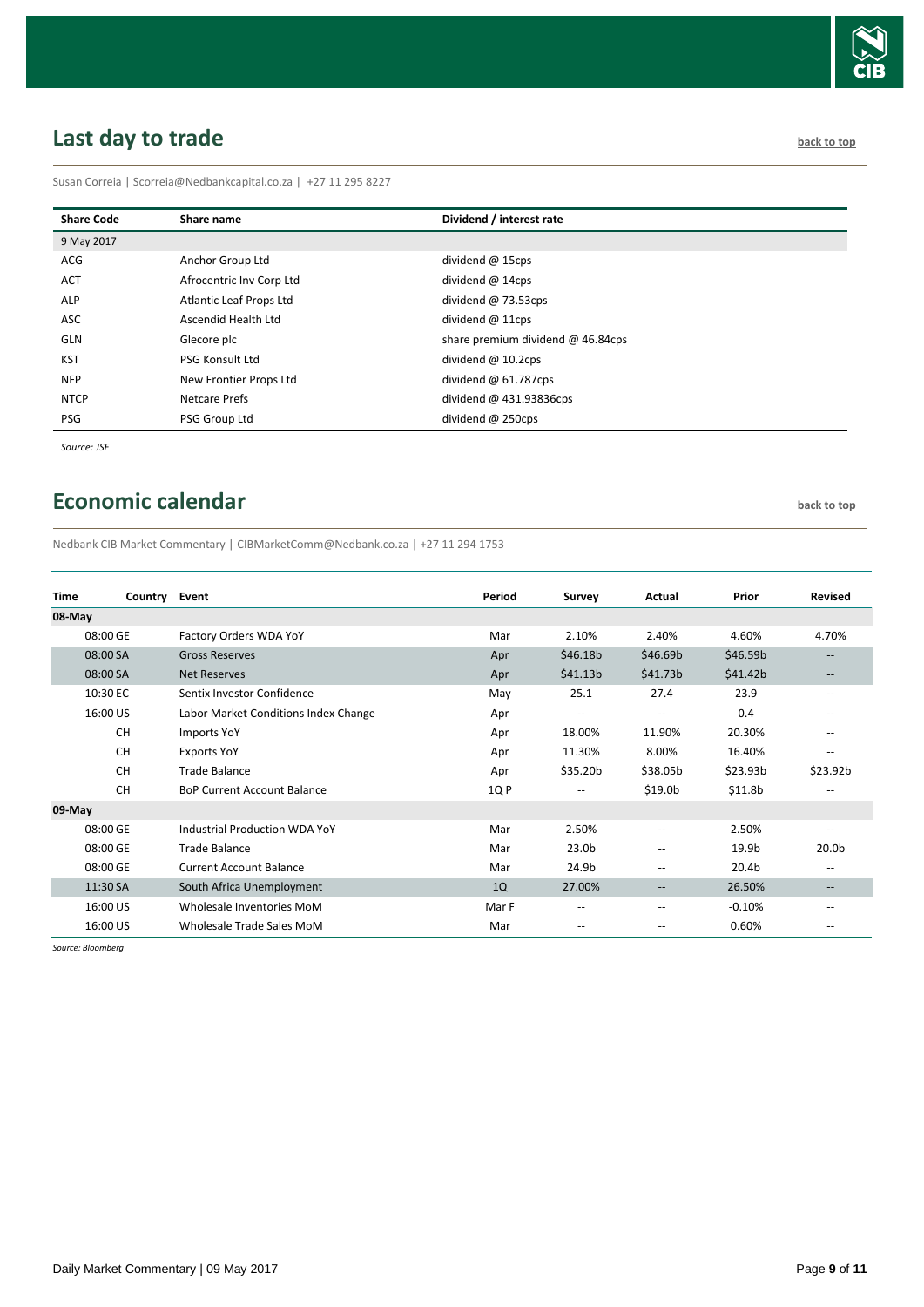

### <span id="page-9-0"></span>**Contacts**

**Treasury: Economic Analyst Reezwana Sumad** (011) 294 1753

**ALM Portfolio Management** (011) 535 4042

**Equities Sales and Distribution** (011) 535 4030/31

**Forex Institutional Sales Desk** (011) 535 4005

**Interest Rate Swaps & FRA's Trading** (011) 535 4004

**Money Market Institutional Sales Desk** (011) 535 4008

**Bond Trading** (011) 535 4021

**Forex Business Banking Sales Desk** (011) 535 4003

**Forex Retail Sales Desk** (011) 535 4020

**Money Market Business Banking Sales Desk** (011) 535 4006

**Non Soft & Soft Commodities Trading** (011) 535 4038

**Credit Derivatives**  (011) 535 4047

**Forex Corporate Sales Desk** JHB (011) 535 4002; DBN (031) 327 3000; CTN (021) 413 9300

**Inflation Trading** (011) 535 4026

**Money Market Corporate Sales Desk** JHB (011) 535 4007; DBN (031) 327 3000; CTN (021) 413 9300

**Preference shares desk** (011) 535 4072